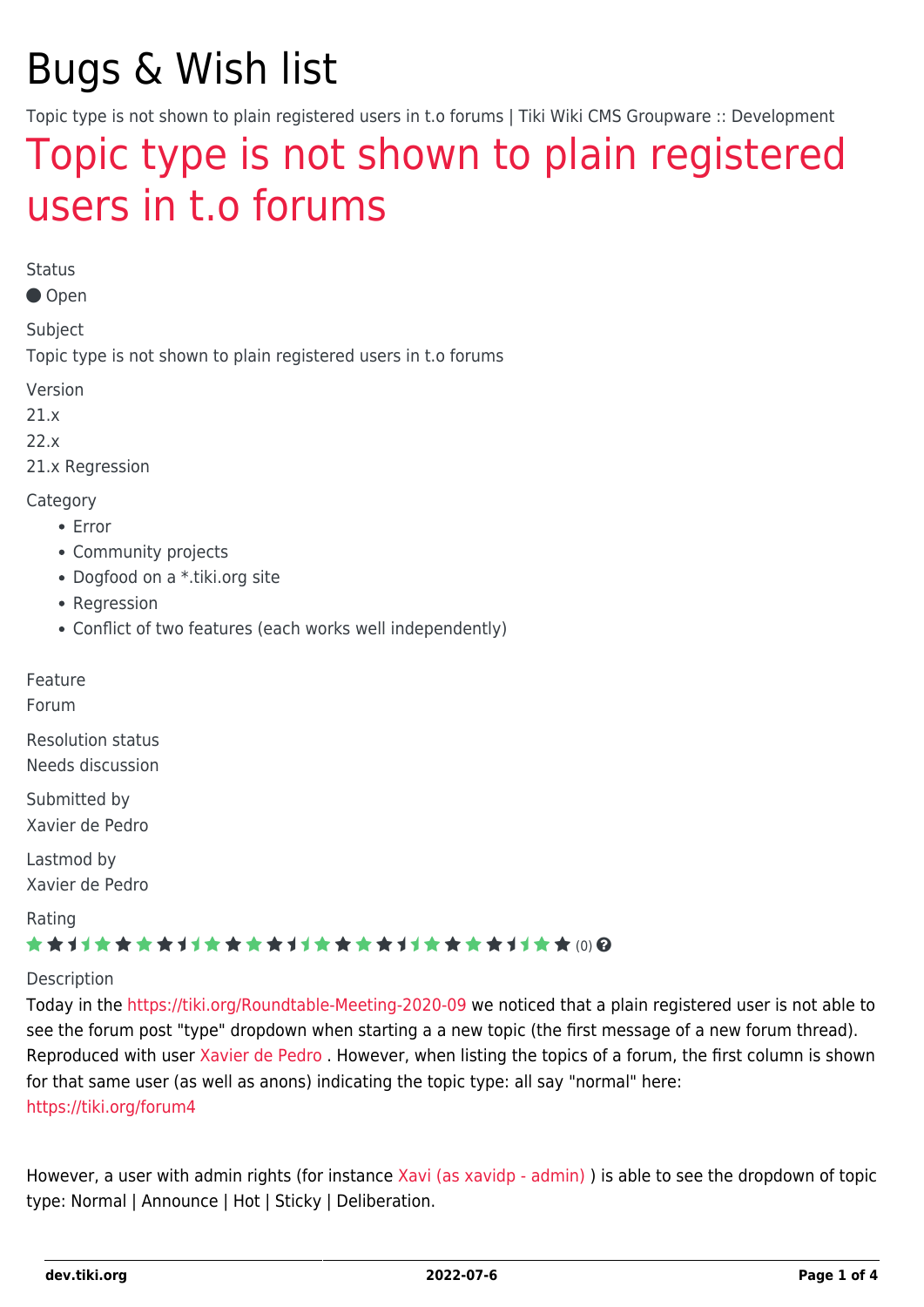#### Reproduced here:

[https://tiki.org/tiki-view\\_forum.php?openpost=1&forumId=4&comments\\_threadId=0&comments\\_threshold=0&c](https://tiki.org/tiki-view_forum.php?openpost=1&forumId=4&comments_threadId=0&comments_threshold=0&comments_offset=0&thread_sort_mode=lastPost_desc&comments_per_page=20) [omments\\_offset=0&thread\\_sort\\_mode=lastPost\\_desc&comments\\_per\\_page=20](https://tiki.org/tiki-view_forum.php?openpost=1&forumId=4&comments_threadId=0&comments_threshold=0&comments_offset=0&thread_sort_mode=lastPost_desc&comments_per_page=20)

I've checked in the forum edition page, or forums control panel, or forum4 permissions, and I couldn't find anything to explain that behavior. Maybe some bug in some tpl or php code which control which permissions are needed to display that dropdown field?

Importance 5 Easy to solve? 7 Priority 35 Demonstrate Bug (Tiki 19+) Please demonstrate your bug on show2.tikiwiki.org Version: trunk ▼ [Create show2.tikiwiki.org instance](#page--1-0) Ticket ID 7543 Created Wednesday 23 September, 2020 16:46:23 GMT-0000 by Xavier de Pedro LastModif Wednesday 21 October, 2020 15:07:52 GMT-0000

### Comments



[Xavier de Pedro,](https://dev.tiki.org/user9794) is it really a bug? I think it's the predicted way of functioning. It requires \$tiki p admin forum but a simple Registered user doesn't have it, in my test.

if \$tiki\_p\_admin\_forum eq 'y'